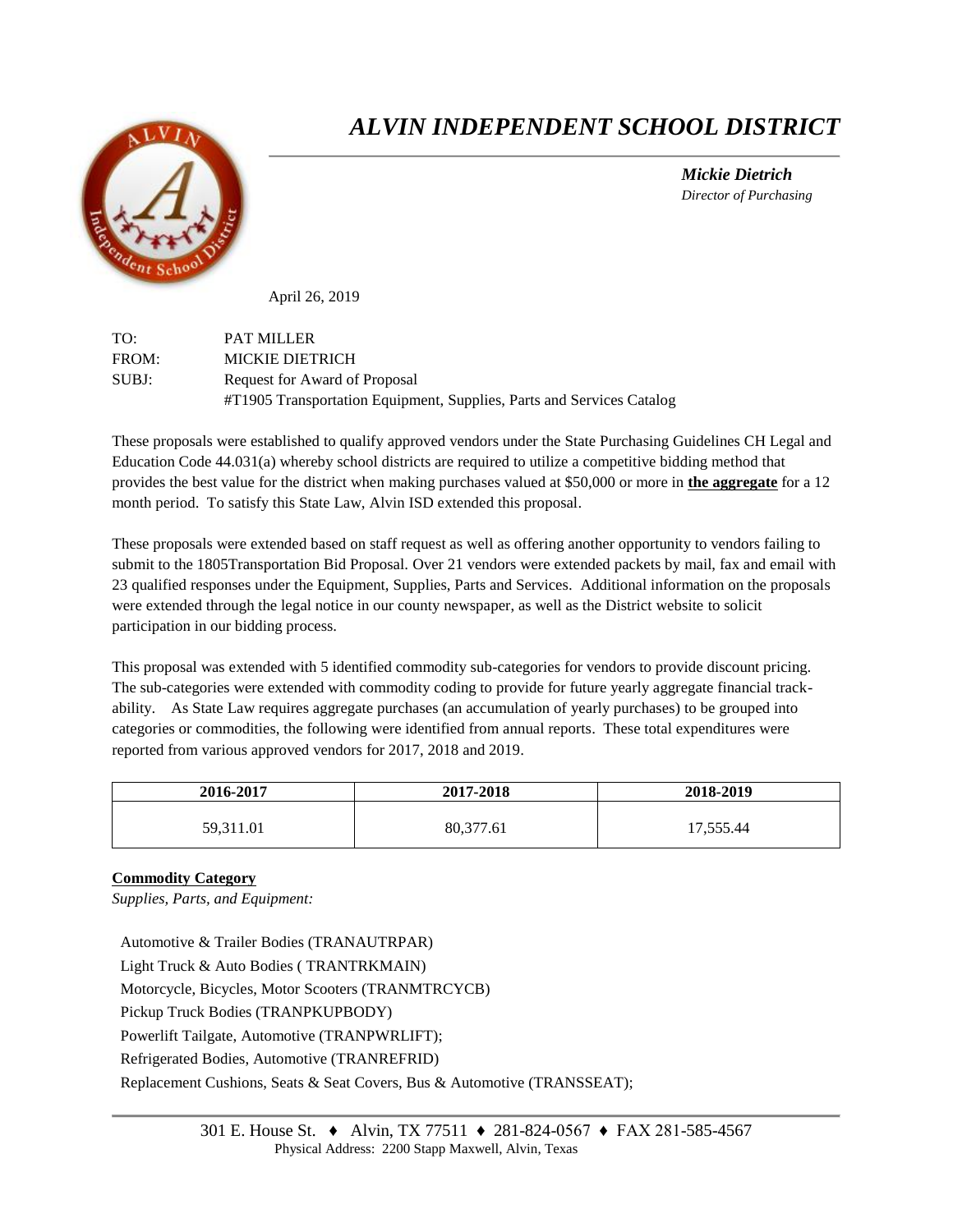School Buses, Complete, Conventional(TRANBUS) School Bus Bodies (TRANBUSBOD); Tool Compartment Boxes (For Trucks) (TRANTRKTBXS); Trailer Bodies & Parts (TRANTRAILE); Class 1 Trucks (6,000 LB GVWR)(TRANTRUCK1) Class 2 Trucks (6,001 – 10,000 (TRANTRUCK2) Truck Bed Liners (TRANBEDLNRS); Trucks (Over One Ton Capacity (TRANTRK>TON Wheelchair Lift & Accessories, Vehicle Mounted (TRANWHEELC) Air Powered Shop Tools, Regulators & Parts (TRANAIRTOOL); AM/FM Transmitter, Broadcast (TRANAMFMTRA) Battery Chargers & Testers, Automotive (TRANBATCHRG); Brake Bench Stands (TRANBRAKBENCH); Cleaning & Washing Equipment, Steam, Cold & Hot Water Pressure & Jet Types, Portable & Stationary (TRANEQPWASH) Diagnostic Instrument System for Vehicle Emission Testing (TRANDIAGNOS); Flush & Fill Equipment & Tools (For Automatic Transmissions, Cooling Systems, Power Steering) (TRANFLUSH) Jacks, Safety Stand, Portable Cranes & Parts (For Automobile, Trailers, Trucks & Transmissions) (TRANJACKSTD) Lifts & Hoists, Floor Type, Electric, Hydraulic or Pneumatic(TRANLIFTHOI) Lubrication Equipment, Guns, Hoses, Fittings, Lubricators, Oil Pumps, Etc. (Including Oil Filters) (TRANLUBEQP) Parts Washing Equipment Including Air Agitated & Pump Agitated (TRANPARTWA) Reclamation Equipment, Automotive (Including Refrigerant Recovery) (TRAMRECLAIM) Transportation Small Powered & Non- Powered Hand Tools (Drills, Wrenches, Files, Etc.) (TRANTOOLS) Miscellaneous Automotive Greases & Lubricants (TRANGREASE) Oil, Automotive Engine (TRANOILENG) Oil, Automotive Transmission (TRANOILTRAN); Oil, Lubricating, Differential & Gear Lubricants (TRANOILLUBE) Synthetic Petroleum Products(TRANSYNPETR) Air Conditioners & Parts, Transportation (TRANACPARTS) Antennas & Accessories (TRANANTENN) Automotive Fans (TRANFANS) Automobile, Police & Security Equipment (TRANPOLEQUP) Automotive Equipment & Accessories (TRANAUTOEQ) Automotive & Trailer Equipment (TRANAUTREQU) Automobile, Police & Security Equipment (TRANPOLEQUP) Batteries for Electric Vehicles (Including Recycled Types) (TRANBATTVEH) Bolts, Automotive (TRANAUTBOLT) Brakes, Repairs & Replacement (Not Electric Controller) (TRANBRAKE) Brushes & Cleaning Compounds, Automotive Cleaning (TRANBRUSCMP) Cooling System, Radiators, Complete & Cores, Thermostats, Water pumps, Etc. (TRANCOOLSYS)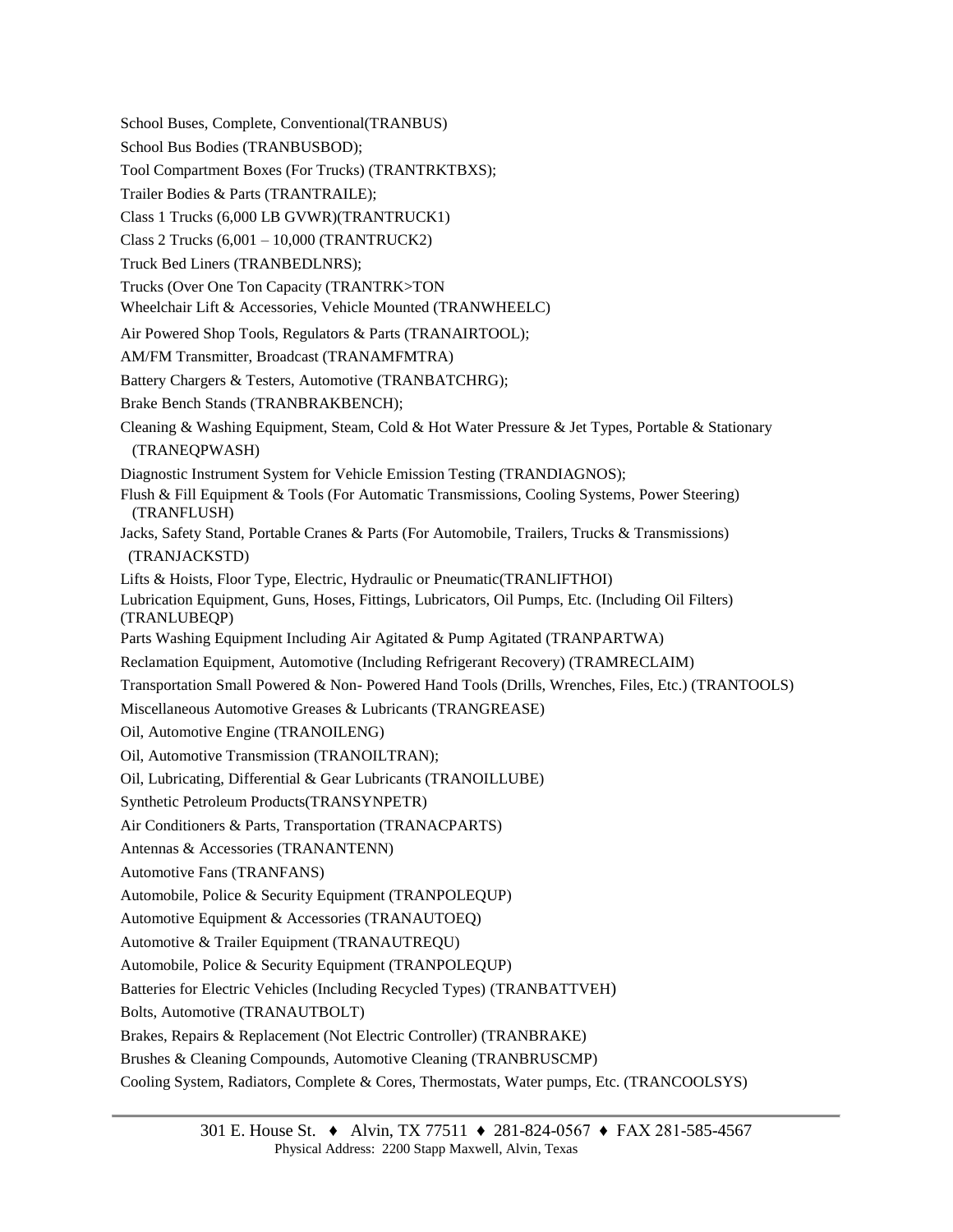Electrical, Alternator/Generator, Battery, Ignition System, Lights, Etc. (TRANELECSRV) Electrical Accessories, Alternators, Ammeters, Distributors, Generators, Regulators, Starters Etc. (TRANALTERNA) Electrical Chassis – Gauges (TRANGUAGES) Electrical Parts (Not Ignition) (Not Otherwise Classified) Transportation (TRANOTHRELE) Emergency Kits for Vehicles Including First Aid Kits, Tools, Etc. (TRANEMERKIT) Engine Controls (Electronic) Sensors, Computer, Etc. (TRANSENSORS) Engine Parts (TRANENGPART) Engines, Diesel (Automotive) & Replacement Parts (TRANDIESENGINE) Engines, Gasoline, Complete Short Block & Parts(TRANENGINE) Filters, Air, Fuel, Oil, Power Steering, Transmission, Water & PCV Valves (TRANFILTERS) Remanufactured Engines, Transmissions (TRANREMANU) Front End Alignment Parts & Accessories (TRANALIGN) Fuel System, Carburetors & Kits, Fuel Pumps, Tanks & Caps Etc. (TRANFUELSYS) Golf Cart Repair Parts (TRANGOLFCART) Hose & Hose Fittings, Brake, Heater, Radiator, Vacuum, Washer, Wiper, Etc. (TRANHOSES) Hydraulics (pump, Hydraulic Motor, Valves, Gauges, Etc.) (TRANHYDRAUL) Ignition System, Coils, Condensers, Points, Rotors, Spark Plug Wires, Etc. (TRANIGNITIO) Lights & Lens, Automotive (Not Otherwise Classified) (TRANLIGHTS) Miscellaneous Automotive Hoses & Accessories (TRANHOSES) Miscellaneous Automotive Parts & Accessories(TRANMISCPART) Miscellaneous Automotive Truck Belts (TRANBELTS) Transportation Miscellaneous Parts (TRANMISCPART ) Power & Drive Train Components & Parts (TRANPWRTRN) Radio, AM/FM Transmitters & Digital Broadcast (TRANRADAMFM) Radio Antennas & Accessories (Radio Only), Brackets, Masts, Mounts, Rotators, Standoffs, Etc (TRANRADANT) Radio, Emergency Radio/Telephone Systems (911 Dispatch, Etc) Including Accessories (TRANEMERRAD) Radio, Two-Way Radio Receivers, Transmitters, Transceivers: Mobile & Base Station (Audio Transfer (TRANTWOWAY) Two-Way Radio Supplies, Parts & Accessories (TRANTWOPARTS) Radio, Miscellaneous Radio Parts & Supplies (TRANRADMISC) Recycled Automotive Accessory Items (TRANRECYC) Recycled Automotive Parts (TRANRECYC) Re-Manufactured Engine, Transmissions, Differentials & Rear Axle Assemblies (TRANREMANF) Repair Parts, Light Truck, Auto (TRANREPAIR) Repair Parts, School Bus (TRANBUSPARTS) Safety Belts & Restraint Systems(TRANSAETYBELT) Seals & O-Rings, Transportation (TRANORING) Signage, Lettering for Destination/Route, Transportation(TRANRTESIGN) Springs, Leaves, Suspensions, Etc. (Including Sway Bars) (TRANSPRING)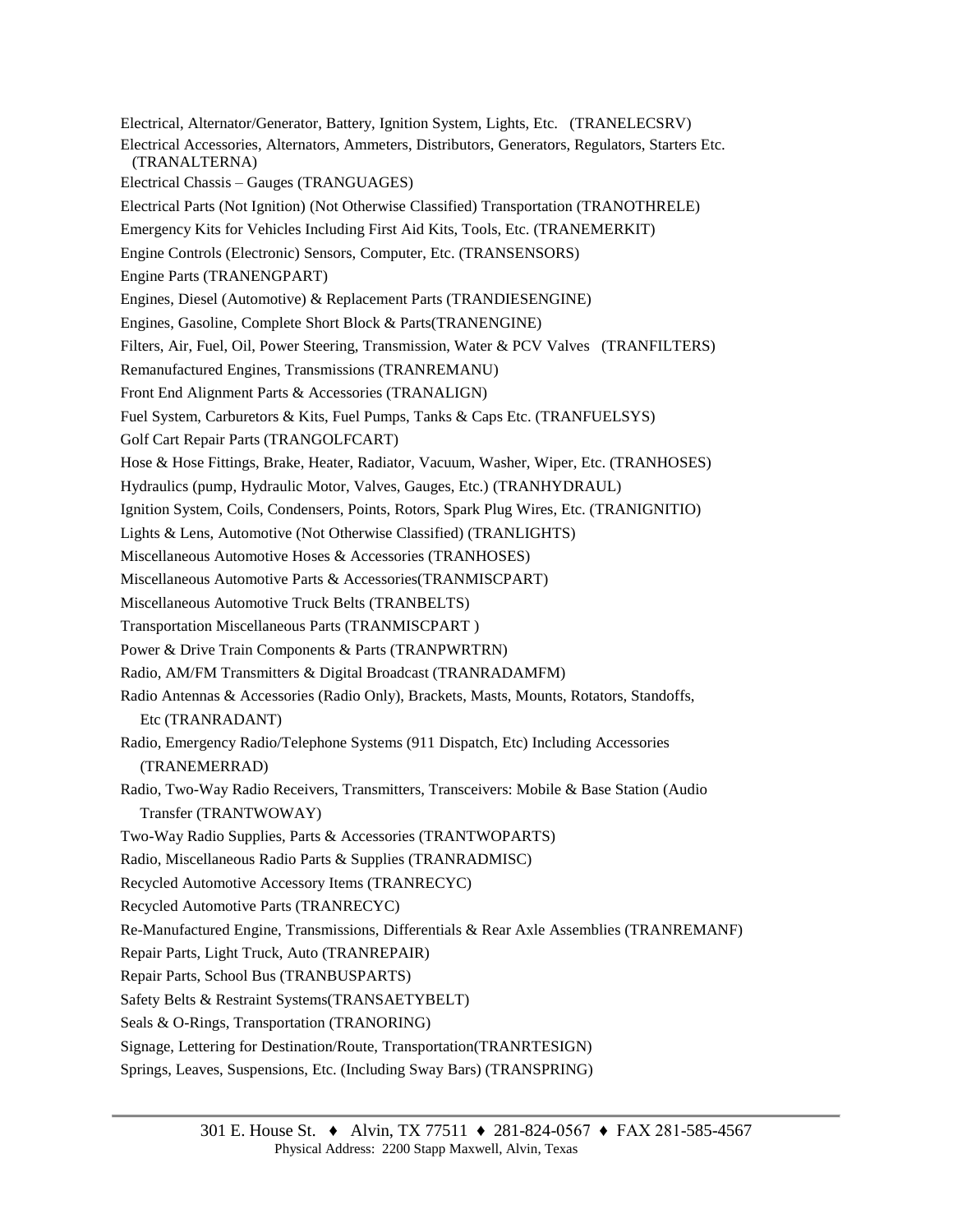Steering Components & Parts (TRANSTEER) Suspension, Axles, Springs, Steering, Etc. (TRANSUSP) Tires & Tubes (TRANTIRES) Traffic Signs (TRANSIGNS) Transmission, Standard & Automatic (Including Clutch Assemblies & Parts (TRANTRANSM) Upholstery Maintenance & Repair in House (TRANUPHOLST) Wheel Bearings & Seals (TRANWHEEL)

## **Commodity Category**

## *Services:*

Alarm Services, Transportation Parts (TRANALARMSRV) Alignment & Wheel Balancing (Including Front End Repair) (TRANALIGNWB) Automobile Vehicle Maintenance & Repair (Not Otherwise Classified) Outside Service (TRANMAINREP); Automobile Body & Frame Work (Including Undercoating) (TRANBODYFRA) Automotive Machine Shop Services Outside Services (TRANMACHING); Automotive Welding Services, Outside Services (TRANWELD) Buses, School & Mass Transit, Maintenance & Repair (TRANBUSMAINT) Exhaust System Maint. & Repair (TRANEXHAUST) Glass Replacement & Repair Services, Windshield & Window (Including Window Tinting (TRANGLASS) Miscellaneous Traffic Control (TRANTRAFMAR) Parts Washing Services, Outside Services (TRANPARTWAS) Rebuilt Engines (Engines, Belts, Heads, Intake, Rebuilding, Etc.) Outside Services (TRANREBUILTENG) Security/Safety Consulting Hazardous Waste (Spill Prevention Plan Every 5 Years (TRANSAFESEC) Tank, Mobile, Portable, Stationary, Storage, Etc Maintenance & Repair (Includes Re-Lining) (TRANTANKS) Tractor, Truck, Van an Car Rental or Lease (To Include All Applicable Insurance & Fees in Cost of Rental Or Lease (TRANRENTAL) Transportation, Drug Testing (TRANDRGTEST) Transportation – Area Student (TRANSTUD) Truck Maintenance & Repair, Heavy (TRANMANTREP) Trucks (Over One Ton Capacity(TRANTRK>TON) Vehicle Inspection & Testing Services (Emissions, Etc.) (TRANINSPECT) Vehicle Painting (TRANPAINT) Vehicle Road Services (Including Mobile Repair) Outside Services (TRANMBLREP) Vehicle Washing, Waxing, Polishing, Steam Cleaning Disinfecting, Etc. (TRANVEHWASH) Waste Disposal of Used Oil Filters/Used Anti-Freeze (TRANWASTEDISP)

The total yearly expenditure are not guaranteed for the term of the contract to any one vendor as award is requested as a non-exclusive award contract. Some of the contract awarded vendors were also approved through state cooperatives.